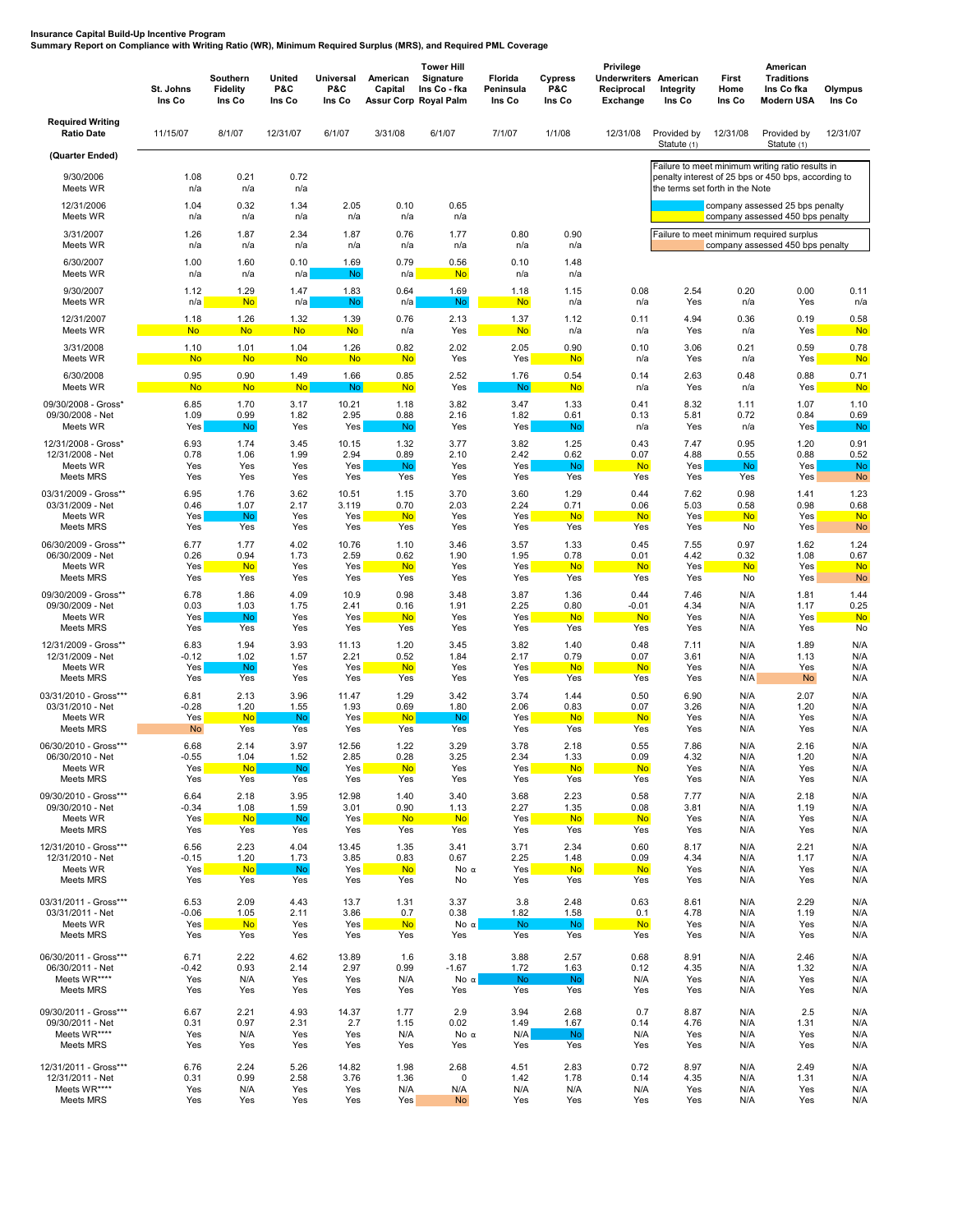|                                                                                   | St. Johns<br>Ins Co               | Southern<br><b>Fidelity</b><br>Ins Co | United<br>P&C<br>Ins Co           | <b>Universal</b><br>P&C<br>Ins Co  | American<br>Capital               | <b>Tower Hill</b><br>Signature<br>Ins Co - fka<br>Assur Corp Royal Palm | Florida<br>Peninsula<br>Ins Co    | <b>Cypress</b><br>P&C<br>Ins Co   | Privilege<br><b>Underwriters American</b><br>Reciprocal<br>Exchange | Integrity<br>Ins Co                | First<br>Home<br>Ins Co         | American<br><b>Traditions</b><br>Ins Co fka<br>Modern USA | Olympus<br>Ins Co               |
|-----------------------------------------------------------------------------------|-----------------------------------|---------------------------------------|-----------------------------------|------------------------------------|-----------------------------------|-------------------------------------------------------------------------|-----------------------------------|-----------------------------------|---------------------------------------------------------------------|------------------------------------|---------------------------------|-----------------------------------------------------------|---------------------------------|
| <b>Required Writing</b><br><b>Ratio Date</b>                                      | 11/15/07                          | 8/1/07                                | 12/31/07                          | 6/1/07                             | 3/31/08                           | 6/1/07                                                                  | 7/1/07                            | 1/1/08                            | 12/31/08                                                            | Provided by<br>Statute (1)         | 12/31/08                        | Provided by<br>Statute (1)                                | 12/31/07                        |
| (Quarter Ended)                                                                   |                                   |                                       |                                   |                                    |                                   |                                                                         |                                   |                                   |                                                                     |                                    |                                 |                                                           |                                 |
| 3/31/2012 - Gross***                                                              | 6.96                              | 2.30                                  | 5.44                              | 15.24                              | 2.10                              | 2.58                                                                    | 4.87                              | 3.00                              | 1.14                                                                | 9.36                               | N/A                             | 2.50                                                      | N/A                             |
| 3/31/2012 - Net                                                                   | 0.40                              | 1.04                                  | 2.73                              | 3.48                               | 1.43                              | $-0.14$                                                                 | 1.88                              | 1.91                              | 0.23                                                                | 4.69                               | N/A                             | 1.30                                                      | N/A                             |
| Meets WR****                                                                      | Yes                               | N/A                                   | Yes                               | Yes                                | N/A                               | N/A                                                                     | N/A                               | N/A                               | N/A                                                                 | Yes                                | N/A                             | Yes                                                       | N/A                             |
| Meets MRS                                                                         | Yes                               | Yes                                   | Yes                               | Yes                                | Yes                               | <b>No</b>                                                               | Yes                               | Yes                               | Yes                                                                 | Yes                                | N/A                             | Yes                                                       | N/A                             |
| 6/30/2012 - Gross***                                                              | 7.21                              | 2.38                                  | 5.7                               | 15.45                              | 1.91                              | 2.61                                                                    | 5.53                              | 3.11                              | 0.77                                                                | 9.75                               | N/A                             | 2.55                                                      | N/A                             |
| 6/30/2012 - Net                                                                   | 0.47                              | 0.87                                  | 2.61                              | 4.83                               | 1.2                               | 0.46                                                                    | 1.99                              | 1.97                              | 0.16                                                                | 4.25                               | N/A                             | 1.34                                                      | N/A                             |
| Meets WR****                                                                      | Yes                               | N/A                                   | Yes                               | Yes                                | N/A                               | N/A                                                                     | N/A                               | N/A                               | N/A                                                                 | N/A                                | N/A                             | N/A                                                       | N/A                             |
| Meets MRS                                                                         | Yes                               | Yes                                   | Yes                               | Yes                                | Yes                               | No                                                                      | Yes                               | Yes                               | Yes                                                                 | Yes                                | N/A                             | Yes                                                       | N/A                             |
| 9/30/2012 - Gross***                                                              | 7.31                              | 2.41                                  | 6.02                              | 15.93                              | 1.94                              | 2.7                                                                     | 6.01                              | 3.17                              | 0.82                                                                | 10.5                               | N/A                             | 2.58                                                      | N/A                             |
| 9/30/2012 - Net                                                                   | 0.51                              | 0.93                                  | 2.93                              | 5.28                               | 1.23                              | 0.38                                                                    | 2.28                              | 1.97                              | 0.18                                                                | 4.49                               | N/A                             | 1.39                                                      | N/A                             |
| Meets WR****                                                                      | Yes                               | N/A                                   | Yes                               | Yes                                | N/A                               | N/A                                                                     | N/A                               | N/A                               | N/A                                                                 | N/A                                | N/A                             | N/A                                                       | N/A                             |
| Meets MRS                                                                         | Yes                               | Yes                                   | Yes                               | Yes                                | Yes                               | No                                                                      | Yes                               | Yes                               | Yes                                                                 | Yes                                | N/A                             | Yes                                                       | N/A                             |
| 12/31/2012 - Gross***                                                             | 7.42                              | 2.53                                  | 6.39                              | 16.23                              | 1.97                              | 2.77                                                                    | 6.34                              | 3.24                              | 0.88                                                                | 12.5                               | N/A                             | 2.66                                                      | N/A                             |
| 12/31/2012 - Net                                                                  | 0.5                               | 0.93                                  | 2.68                              | 5.03                               | 1.24                              | 0.4                                                                     | 2.39                              | 1.69                              | 0.19                                                                | 5.89                               | N/A                             | 1.45                                                      | N/A                             |
| Meets WR****                                                                      | Yes                               | N/A                                   | Yes                               | Yes                                | N/A                               | N/A                                                                     | N/A                               | N/A                               | N/A                                                                 | N/A                                | N/A                             | N/A                                                       | N/A                             |
| Meets MRS                                                                         | Yes                               | Yes                                   | Yes                               | Yes                                | Yes                               | Yes                                                                     | Yes                               | Yes                               | Yes                                                                 | Yes                                | N/A                             | Yes                                                       | N/A                             |
| 3/31/2013 - Gross***                                                              | 7.47                              | 2.55                                  | 7.17                              | 16.58                              | 2.09                              | 2.91                                                                    | 6.87                              | 3.28                              | 0.93                                                                | 13.91                              | N/A                             | 2.74                                                      | N/A                             |
| 3/31/2013 - Net                                                                   | 0.47                              | 0.91                                  | 3.03                              | 5.82                               | 1.29                              | 0.46                                                                    | 2.83                              | 1.5                               | 0.2                                                                 | 6.72                               | N/A                             | 1.54                                                      | N/A                             |
| Meets WR****                                                                      | Yes                               | N/A                                   | Yes                               | Yes                                | N/A                               | N/A                                                                     | N/A                               | N/A                               | N/A                                                                 | N/A                                | N/A                             | N/A                                                       | N/A                             |
| Meets MRS                                                                         | Yes                               | Yes                                   | Yes                               | Yes                                | Yes                               | Yes                                                                     | Yes                               | Yes                               | Yes                                                                 | Yes                                | N/A                             | Yes                                                       | N/A                             |
| 6/30/2013 - Gross***                                                              | 7.52                              | 2.58                                  | 7.77                              | 16.57                              | 2.53                              | 3.03                                                                    | 7.49                              | 3.39                              | $\mathbf{1}$                                                        | 15.84                              | N/A                             | 2.82                                                      | N/A                             |
| 6/30/2013 - Net                                                                   | 0.52                              | 1.04                                  | 3.09                              | 5.95                               | 1.67                              | 0.56                                                                    | 3.25                              | 1.38                              | 0.24                                                                | 6.42                               | N/A                             | 1.62                                                      | N/A                             |
| Meets WR****                                                                      | Yes                               | N/A                                   | Yes                               | Yes                                | N/A                               | N/A                                                                     | N/A                               | N/A                               | N/A                                                                 | N/A                                | N/A                             | N/A                                                       | N/A                             |
| Meets MRS                                                                         | Yes                               | Yes                                   | Yes                               | Yes                                | Yes                               | Yes                                                                     | Yes                               | Yes                               | Yes                                                                 | Yes                                | N/A                             | Yes                                                       | N/A                             |
| 9/30/2013 - Gross***                                                              | 7.66                              | 2.57                                  | 8.25                              | 16.52                              | 2.74                              | 3.14                                                                    | 7.98                              | 3.47                              | 1.03                                                                | 17.2                               | N/A                             | 2.88                                                      | N/A                             |
| 9/30/2013 - Net                                                                   | 0.62                              | 1.01                                  | 3.2                               | 6.43                               | 1.86                              | 0.67                                                                    | 3.6                               | 1.37                              | 0.25                                                                | 7.16                               | N/A                             | 1.7                                                       | N/A                             |
| Meets WR****                                                                      | Yes                               | N/A                                   | Yes                               | Yes                                | N/A                               | N/A                                                                     | N/A                               | N/A                               | N/A                                                                 | N/A                                | N/A                             | N/A                                                       | N/A                             |
| Meets MRS                                                                         | Yes                               | Yes                                   | Yes                               | Yes                                | Yes                               | Yes                                                                     | Yes                               | Yes                               | Yes                                                                 | Yes                                | N/A                             | Yes                                                       | N/A                             |
| 12/31/2013 - Gross***                                                             | 7.7                               | 2.54                                  | 9.4                               | 16.56                              | 2.87                              | 3.64                                                                    | 7.72                              | 3.47                              | 1.09                                                                | 17.3                               | N/A                             | 2.93                                                      | N/A                             |
| 12/31/2013 - Net                                                                  | 0.64                              | 1.13                                  | 4.5                               | 5.38                               | 1.9                               | 0.89                                                                    | 3.47                              | 1.55                              | 0.27                                                                | 7.18                               | N/A                             | 1.74                                                      | N/A                             |
| Meets WR****                                                                      | Yes                               | N/A                                   | Yes                               | Yes                                | N/A                               | N/A                                                                     | N/A                               | N/A                               | N/A                                                                 | N/A                                | N/A                             | N/A                                                       | N/A                             |
| Meets MRS                                                                         | Yes                               | Yes                                   | Yes                               | Yes                                | Yes                               | Yes                                                                     | Yes                               | Yes                               | Yes                                                                 | Yes                                | N/A                             | Yes                                                       | N/A                             |
| 3/31/2014 - Gross***                                                              | 7.94                              | 2.55                                  | 9.23                              | 16.38                              | 2.92                              | 3.84                                                                    | 7.56                              | 3.47                              | 1.13                                                                | 18.04                              | N/A                             | 2.97                                                      | N/A                             |
| 3/31/2014 - Net                                                                   | 0.8                               | 1.15                                  | 4.3                               | 5.56                               | 1.93                              | 0.85                                                                    | 3.25                              | 1.59                              | 0.29                                                                | 7.64                               | N/A                             | 1.8                                                       | N/A                             |
| Meets WR****                                                                      | Yes                               | N/A                                   | Yes                               | Yes                                | N/A                               | N/A                                                                     | N/A                               | N/A                               | N/A                                                                 | N/A                                | N/A                             | N/A                                                       | N/A                             |
| Meets MRS                                                                         | Yes                               | Yes                                   | Yes                               | Yes                                | Yes                               | Yes                                                                     | Yes                               | Yes                               | Yes                                                                 | Yes                                | N/A                             | Yes                                                       | N/A                             |
| 6/30/2014 - Gross***                                                              | 7.98                              | 2.53                                  | 9.61                              | 16.48                              | 3.19                              | 4.16                                                                    | 7.83                              | 3.42                              | 1.17                                                                | 19.19                              | N/A                             | 3.07                                                      | N/A                             |
| 6/30/2014 - Net                                                                   | 0.87                              | 1.26                                  | 4.33                              | 6.78                               | 2.19                              | 0.74                                                                    | 3.44                              | 1.6                               | 0.27                                                                | 8.09                               | N/A                             | 1.9                                                       | N/A                             |
| Meets WR****                                                                      | Yes                               | N/A                                   | Yes                               | Yes                                | N/A                               | N/A                                                                     | N/A                               | N/A                               | N/A                                                                 | N/A                                | N/A                             | N/A                                                       | N/A                             |
| Meets MRS<br>9/30/2014 - Gross***<br>9/30/2014 - Net<br>Meets WR****<br>Meets MRS | Yes<br>7.98<br>0.86<br>Yes<br>Yes | Yes<br>2.59<br>1.28<br>N/A<br>Yes     | Yes<br>9.83<br>4.65<br>Yes<br>Yes | Yes<br>16.76<br>7.43<br>Yes<br>Yes | Yes<br>3.21<br>2.08<br>N/A<br>Yes | Yes<br>4.29<br>0.91<br>N/A<br>Yes                                       | Yes<br>7.85<br>3.42<br>N/A<br>Yes | Yes<br>3.36<br>1.59<br>N/A<br>Yes | Yes<br>1.37<br>0.24<br>N/A                                          | Yes<br>19.96<br>8.56<br>N/A<br>Yes | N/A<br>N/A<br>N/A<br>N/A<br>N/A | Yes<br>3.18<br>1.97<br>N/A<br>Yes                         | N/A<br>N/A<br>N/A<br>N/A<br>N/A |
| 12/31/2014 - Gross***<br>12/31/2014 - Net<br>Meets WR****<br>Meets MRS            | 8.01<br>0.95<br>Yes<br>Yes        | 2.65<br>1.31<br>N/A<br>Yes            | 9.56<br>5.52<br>Yes<br>Yes        | 17.03<br>8.15<br>Yes<br>Yes        | 3.21<br>2.12<br>N/A<br>Yes        | 3.96<br>0.82<br>N/A<br>Yes                                              | 7.59<br>3.39<br>N/A<br>Yes        | 3.4<br>1.67<br>N/A<br>Yes         | Yes<br>1.27<br>0.2<br>N/A<br>Yes                                    | 19.93<br>8.74<br>N/A<br>Yes        | N/A<br>N/A<br>N/A<br>N/A        | 3.27<br>2.04<br>N/A<br>Yes                                | N/A<br>N/A<br>N/A<br>N/A        |
| 3/31/2015 - Gross***                                                              | 7.89                              | 2.55                                  | 9.59                              | 17.54                              | 3.2                               | 3.96                                                                    | 7.4                               | 3.33                              | 1.33                                                                | 20.69                              | N/A                             | 3.33                                                      | N/A                             |
| 3/31/2015 - Net                                                                   | 0.94                              | $1.2$                                 | 5.88                              | 8.94                               | 2.09                              | 1.01                                                                    | 3.21                              | 1.65                              | 0.21                                                                | 9.25                               | N/A                             | 2.05                                                      | N/A                             |
| Meets WR****                                                                      | Yes                               | N/A                                   | Yes                               | Yes                                | N/A                               | N/A                                                                     | N/A                               | N/A                               | N/A                                                                 | N/A                                | N/A                             | N/A                                                       | N/A                             |
| Meets MRS                                                                         | Yes                               | Yes                                   | Yes                               | Yes                                | Yes                               | Yes                                                                     | Yes                               | Yes                               | Yes                                                                 | Yes                                | N/A                             | Yes                                                       | N/A                             |
| 6/30/2015 - Gross***                                                              | 7.89                              | 2.51                                  | 9.65                              | 18.28                              | 3.24                              | 3.95                                                                    | 6.99                              | 3.27                              | 1.39                                                                | 20.52                              | N/A                             | 3.35                                                      | N/A                             |
| 6/30/2015 - Net                                                                   | 0.92                              | 1.29                                  | 6.68                              | 11.26                              | 2.69                              | 1.21                                                                    | 3.19                              | 1.6                               | 0.24                                                                | 8.99                               | N/A                             | 2.03                                                      | N/A                             |
| Meets WR****                                                                      | Yes                               | N/A                                   | Yes                               | Yes                                | N/A                               | N/A                                                                     | N/A                               | N/A                               | N/A                                                                 | N/A                                | N/A                             | N/A                                                       | N/A                             |
| Meets MRS                                                                         | Yes                               | Yes                                   | Yes                               | Yes                                | Yes                               | Yes                                                                     | Yes                               | Yes                               | Yes                                                                 | Yes                                | N/A                             | Yes                                                       | N/A                             |
| 9/30/2015 - Gross***                                                              | 7.91                              | 2.52                                  | 10.03                             | 18.94                              | 3.12                              | 3.94                                                                    | 6.82                              | 3.26                              | 1.28                                                                | 20.76                              | N/A                             | 3.44                                                      | N/A                             |
| 9/30/2015 - Net                                                                   | 0.93                              | 1.29                                  | 7.2                               | 12.66                              | 2.54                              | 1.08                                                                    | 3.03                              | 1.99                              | 0.31                                                                | 9.09                               | N/A                             | 2.06                                                      | N/A                             |
| Meets WR****                                                                      | Yes                               | N/A                                   | Yes                               | Yes                                | N/A                               | N/A                                                                     | N/A                               | N/A                               | N/A                                                                 | N/A                                | N/A                             | N/A                                                       | N/A                             |
| Meets MRS                                                                         | Yes                               | Yes                                   | Yes                               | Yes                                | Yes                               | Yes                                                                     | Yes                               | Yes                               | Yes                                                                 | Yes                                | N/A                             | Yes                                                       | N/A                             |
| 12/31/2015 - Gross***                                                             | 7.95                              | 2.49                                  | 10.05                             | 19.37                              | 2.39                              | 3.97                                                                    | 6.84                              | 3.19                              | 1.5                                                                 | 20.98                              | N/A                             | 3.54                                                      | N/A                             |
| 12/31/2015 - Net                                                                  | 0.94                              | $1.2$                                 | 6.4                               | 13.78                              | 1.66                              | 1.09                                                                    | 3.02                              | 2.09                              | 0.39                                                                | 9.24                               | N/A                             | 2.18                                                      | N/A                             |
| Meets WR****                                                                      | Yes                               | N/A                                   | Yes                               | Yes                                | N/A                               | N/A                                                                     | N/A                               | N/A                               | N/A                                                                 | N/A                                | N/A                             | N/A                                                       | N/A                             |
| Meets MRS                                                                         | Yes                               | Yes                                   | Yes                               | Yes                                | Yes                               | Yes                                                                     | Yes                               | Yes                               | Yes                                                                 | Yes                                | N/A                             | Yes                                                       | N/A                             |
| 3/31/2016 - Gross***                                                              | 7.97                              | 2.45                                  | 10.09                             | 19.55                              | 2.19                              | 3.92                                                                    | 6.92                              | 3.21                              | 1.59                                                                | 21.33                              | N/A                             | 3.61                                                      | N/A                             |
| 3/31/2016 - Net                                                                   | 0.96                              | 1.14                                  | 6.42                              | 13.9                               | 1.48                              | 1.04                                                                    | 3.05                              | 2.11                              | 0.4                                                                 | 9.59                               | N/A                             | 2.22                                                      | N/A                             |
| Meets WR****                                                                      | Yes                               | N/A                                   | Yes                               | Yes                                | N/A                               | N/A                                                                     | N/A                               | N/A                               | N/A                                                                 | N/A                                | N/A                             | N/A                                                       | N/A                             |
| Meets MRS                                                                         | Yes                               | Yes                                   | Yes                               | Yes                                | Yes                               | Yes                                                                     | Yes                               | Yes                               | Yes                                                                 | Yes                                | N/A                             | Yes                                                       | N/A                             |
| 6/30/2016 - Gross***                                                              | 7.96                              | 2.36                                  | 10.37                             | 20.33                              | 1.73                              | 3.72                                                                    | 6.87                              | 3.15                              | 1.67                                                                | 21.75                              | N/A                             | 3.7                                                       | N/A                             |
| 6/30/2016 - Net                                                                   | 1.01                              | 1.08                                  | 6.49                              | 14.1                               | 0.8                               | 1.24                                                                    | 3.2                               | 2.32                              | 0.35                                                                | 9.2                                | N/A                             | 2.29                                                      | N/A                             |
| Meets WR****                                                                      | Yes                               | Yes                                   | Yes                               | Yes                                | N/A                               | N/A                                                                     | N/A                               | N/A                               | N/A                                                                 | N/A                                | N/A                             | N/A                                                       | N/A                             |
| Meets MRS                                                                         | Yes                               | Yes                                   | Yes                               | Yes                                | Yes                               | Yes                                                                     | Yes                               | Yes                               | Yes                                                                 | Yes                                | N/A                             | Yes                                                       | N/A                             |
| 9/30/2016 - Gross***                                                              | 7.93                              | 2.37                                  | 10.49                             | 20.8                               | 1.51                              | 3.62                                                                    | 6.93                              | 3.12                              | 1.75                                                                | 22.39                              | N/A                             | 3.82                                                      | N/A                             |
| 9/30/2016 - Net                                                                   | 1.02                              | 1.06                                  | 6.57                              | 12.88                              | 0.48                              | 1.26                                                                    | 3.21                              | 1.27                              | 0.3                                                                 | 9.53                               | N/A                             | 2.4                                                       | N/A                             |
| Meets WR****                                                                      | Yes                               | N/A                                   | Yes                               | Yes                                | N/A                               | N/A                                                                     | N/A                               | N/A                               | N/A                                                                 | N/A                                | N/A                             | N/A                                                       | N/A                             |
| Meets MRS                                                                         | Yes                               | Yes                                   | Yes                               | Yes                                | Yes                               | Yes                                                                     | Yes                               | Yes                               | Yes                                                                 | Yes                                | N/A                             | Yes                                                       | N/A                             |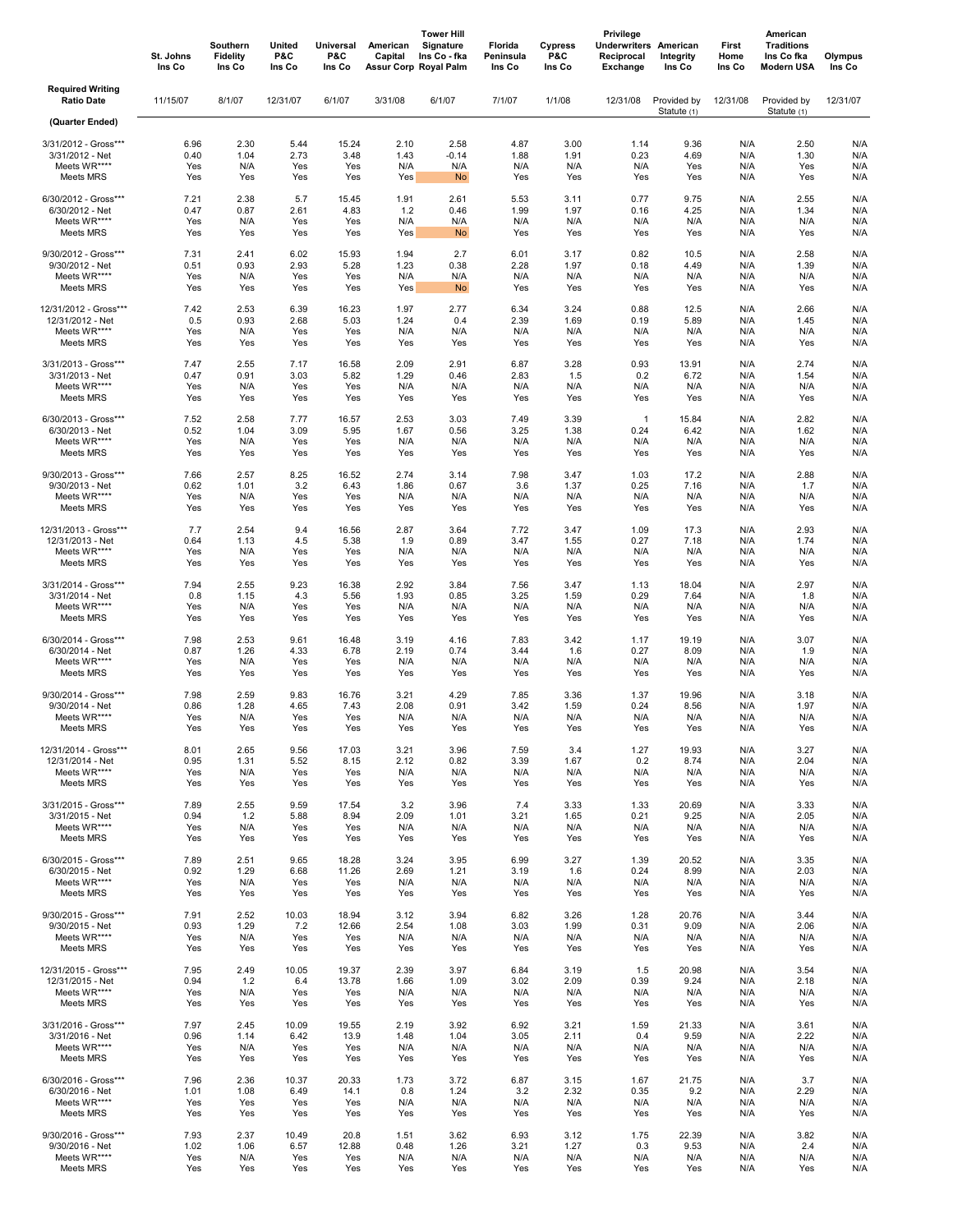|                                              | St. Johns<br>Ins Co | Southern<br><b>Fidelity</b><br>Ins Co | United<br>P&C<br>Ins Co | Universal<br>P&C<br>Ins Co | American<br>Capital | <b>Tower Hill</b><br>Signature<br>Ins Co - fka<br>Assur Corp Royal Palm | Florida<br>Peninsula<br>Ins Co | Cypress<br>P&C<br>Ins Co | Privilege<br><b>Underwriters American</b><br>Reciprocal<br>Exchange | Integrity<br>Ins Co        | First<br>Home<br>Ins Co | American<br><b>Traditions</b><br>Ins Co fka<br><b>Modern USA</b> | Olympus<br>Ins Co |
|----------------------------------------------|---------------------|---------------------------------------|-------------------------|----------------------------|---------------------|-------------------------------------------------------------------------|--------------------------------|--------------------------|---------------------------------------------------------------------|----------------------------|-------------------------|------------------------------------------------------------------|-------------------|
| <b>Required Writing</b><br><b>Ratio Date</b> | 11/15/07            | 8/1/07                                | 12/31/07                | 6/1/07                     | 3/31/08             | 6/1/07                                                                  | 7/1/07                         | 1/1/08                   | 12/31/08                                                            | Provided by<br>Statute (1) | 12/31/08                | Provided by<br>Statute (1)                                       | 12/31/07          |
| (Quarter Ended)                              |                     |                                       |                         |                            |                     |                                                                         |                                |                          |                                                                     |                            |                         |                                                                  |                   |
| 12/31/2016 - Gross***                        | 7.93                | 2.41                                  | 10.34                   | 21.16                      | 1.98                | 3.66                                                                    | 7.05                           | 3.02                     | 1.82                                                                | 23.17                      | N/A                     | 3.94                                                             | N/A               |
| 12/31/2016 - Net                             | 1.04                | 1.03                                  | 5.6                     | 14.85                      | 0.86                | 1.34                                                                    | 3.05                           | 0.99                     | 0.21                                                                | 10.03                      | N/A                     | 2.44                                                             | N/A               |
| Meets WR****                                 | Yes                 | N/A                                   | Yes                     | Yes                        | N/A                 | N/A                                                                     | N/A                            | N/A                      | N/A                                                                 | N/A                        | N/A                     | N/A                                                              | N/A               |
| Meets MRS                                    | Yes                 | Yes                                   | Yes                     | Yes                        | Yes                 | Yes                                                                     | Yes                            | Yes                      | Yes                                                                 | Yes                        | N/A                     | Yes                                                              | N/A               |
| 3/31/2017 - Gross***                         | 8.01                | 2.4                                   | 10.56                   | 21.86                      | 1.99                | 3.71                                                                    | 7.11                           | 2.86                     | 1.88                                                                | 24                         | N/A                     | 4.13                                                             | N/A               |
| 3/31/2017 - Net                              | 1.07                | 0.99                                  | 5.77                    | 18.07                      | 0.83                | 1.43                                                                    | 3.06                           | 0.84                     | 0.2                                                                 | 10.5                       | N/A                     | 2.64                                                             | N/A               |
| Meets WR****                                 | Yes                 | N/A                                   | Yes                     | Yes                        | N/A                 | N/A                                                                     | N/A                            | N/A                      | N/A                                                                 | N/A                        | N/A                     | N/A                                                              | N/A               |
| Meets MRS                                    | Yes                 | Yes                                   | Yes                     | Yes                        | Yes                 | Yes                                                                     | Yes                            | Yes                      | Yes                                                                 | Yes                        | N/A                     | Yes                                                              | N/A               |
| 6/30/2017 - Gross***                         | 8.14                | 2.42                                  | 10.36                   | 22.15                      | 1.98                | 3.71                                                                    | 7.07                           | 2.72                     | 1.96                                                                | 24.94                      | N/A                     | 4.33                                                             | N/A               |
| 6/30/2017 - Net                              | 1.1                 | 1.57                                  | 4.89                    | 12.4                       | 0.83                | 1.59                                                                    | 2.96                           | 0.46                     | 0.26                                                                | 10.33                      | N/A                     | 2.71                                                             | N/A               |
| Meets WR****                                 | Yes                 | N/A                                   | Yes                     | Yes                        | N/A                 | N/A                                                                     | N/A                            | N/A                      | N/A                                                                 | N/A                        | N/A                     | N/A                                                              | N/A               |
| Meets MRS                                    | Yes                 | Yes                                   | Yes                     | Yes                        | Yes                 | Yes                                                                     | Yes                            | Yes                      | Yes                                                                 | Yes                        | N/A                     | Yes                                                              | N/A               |
| 9/30/2017 - Gross***                         | 8.34                | 2.5                                   | 10.29                   | 22.95                      | 1.94                | 3.78                                                                    | 7.09                           | 2.65                     | 2.01                                                                | 25.96                      | N/A                     | 7.08                                                             | N/A               |
| 9/30/2017 - Net                              | 1.14                | 1.63                                  | 4.47                    | 16.28                      | 0.81                | 1.65                                                                    | 2.94                           | 1.04                     | 0.25                                                                | 10.92                      | N/A                     | 2.56                                                             | N/A               |
| Meets WR****                                 | Yes                 | N/A                                   | Yes                     | Yes                        | N/A                 | N/A                                                                     | N/A                            | N/A                      | N/A                                                                 | N/A                        | N/A                     | N/A                                                              | N/A               |
| Meets MRS                                    | Yes                 | Yes                                   | Yes                     | Yes                        | Yes                 | Yes                                                                     | Yes                            | Yes                      | Yes                                                                 | Yes                        | N/A                     | Yes                                                              | N/A               |
| 12/31/2017 - Gross***                        | 8.59                | 2.57                                  | 10.15                   | 23.61                      | 2.03                | 3.87                                                                    | 7.11                           | 2.59                     | 2.06                                                                | 26.79                      | N/A                     | 7.67                                                             | N/A               |
| 12/31/2017 - Net                             | 1.19                | 1.75                                  | 4.91                    | 16.89                      | 0.87                | 1.72                                                                    | 2.98                           | 1.06                     | 0.29                                                                | 11.58                      | N/A                     | 2.64                                                             | N/A               |
| Meets WR****                                 | Yes                 | N/A                                   | Yes                     | Yes                        | N/A                 | N/A                                                                     | N/A                            | N/A                      | N/A                                                                 | N/A                        | N/A                     | N/A                                                              | N/A               |
| Meets MRS                                    | Yes                 | Yes                                   | Yes                     | Yes                        | Yes                 | Yes                                                                     | Yes                            | Yes                      | Yes                                                                 | Yes                        | N/A                     | Yes                                                              | N/A               |
| 03/31/2018 - Gross***                        | 8.67                | 2.68                                  | 10.07                   | 24.23                      | 2.16                | 3.92                                                                    | 7.18                           | 2.57                     | 2.14                                                                | 27.79                      | N/A                     | 8.63                                                             | N/A               |
| 03/31/2018 - Net                             | 1.2                 | 1.84                                  | 4.42                    | 17.45                      | 0.98                | 1.77                                                                    | 2.94                           | 1.17                     | 0.3                                                                 | 12.12                      | N/A                     | 2.51                                                             | N/A               |
| Meets WR****                                 | Yes                 | N/A                                   | Yes                     | Yes                        | N/A                 | N/A                                                                     | N/A                            | N/A                      | N/A                                                                 | N/A                        | N/A                     | N/A                                                              | N/A               |
| Meets MRS                                    | Yes                 | Yes                                   | Yes                     | Yes                        | Yes                 | Yes                                                                     | Yes                            | Yes                      | Yes                                                                 | Yes                        | N/A                     | Yes                                                              | N/A               |
| 06/30/2018 - Gross***                        | 9.46                | 2.81                                  | 9.88                    | 25.38                      | 2.27                | 3.95                                                                    | 7.14                           | 2.59                     | 2.25                                                                | 28.98                      | N/A                     | 11.11                                                            | N/A               |
| 06/30/2018 - Net                             | 1.41                | 1.59                                  | 5.04                    | 18.16                      | 1.07                | 1.56                                                                    | 2.52                           | 1.20                     | 0.21                                                                | 11.64                      | N/A                     | 4.60                                                             | N/A               |
| Meets WR****                                 | Yes                 | N/A                                   | Yes                     | Yes                        | N/A                 | N/A                                                                     | N/A                            | N/A                      | N/A                                                                 | N/A                        | N/A                     | N/A                                                              | N/A               |
| Meets MRS                                    | Yes                 | Yes                                   | Yes                     | Yes                        | Yes                 | Yes                                                                     | Yes                            | Yes                      | Yes                                                                 | Yes                        | N/A                     | Yes                                                              | N/A               |
| 09/30/2018 - Gross***                        | 9.95                | 2.98                                  | 9.69                    | 26.21                      | 2.36                | 4.00                                                                    | 11.27                          | 2.59                     | 2.33                                                                | 29.53                      | N/A                     | 9.65                                                             | N/A               |
| 09/30/2018 - Net                             | 1.41                | 2.09                                  | 4.87                    | 18.65                      | 1.11                | 1.56                                                                    | 2.47                           | 1.14                     | 0.23                                                                | 12.15                      | N/A                     | 5.40                                                             | N/A               |
| Meets WR****                                 | Yes                 | N/A                                   | Yes                     | Yes                        | N/A                 | N/A                                                                     | N/A                            | N/A                      | N/A                                                                 | N/A                        | N/A                     | N/A                                                              | N/A               |
| Meets MRS                                    | Yes                 | Yes                                   | Yes                     | Yes                        | Yes                 | Yes                                                                     | Yes                            | Yes                      | Yes                                                                 | Yes                        | N/A                     | Yes                                                              | N/A               |
| 12/31/2018 - Gross***                        | 10.36               | 3.05                                  | 9.66                    | 26.97                      | 2.41                | 4.09                                                                    | 7.26                           | 2.61                     | 2.41                                                                | 30.18                      | N/A                     | 10.55                                                            | N/A               |
| 12/31/2018 - Net                             | 1.45                | 2.07                                  | 4.76                    | 19.18                      | 1.13                | 1.57                                                                    | 2.50                           | 0.93                     | 0.23                                                                | 12.62                      | N/A                     | 5.98                                                             | N/A               |
| Meets WR****                                 | Yes                 | N/A                                   | Yes                     | Yes                        | N/A                 | N/A                                                                     | N/A                            | N/A                      | N/A                                                                 | N/A                        | N/A                     | N/A                                                              | N/A               |
| Meets MRS                                    | Yes                 | Yes                                   | Yes                     | Yes                        | Yes                 | Yes                                                                     | Yes                            | Yes                      | Yes                                                                 | Yes                        | N/A                     | Yes                                                              | N/A               |
| 3/31/2019 - Gross***                         | 11.04               | 3.20                                  | 9.60                    | 26.41                      | 2.53                | 4.19                                                                    | 7.33                           | 2.67                     | 2.52                                                                | 30.76                      | N/A                     | 11.47                                                            | N/A               |
| 3/31/2019 - Net                              | 1.55                | 2.20                                  | 4.73                    | 18.86                      | 1.22                | 1.59                                                                    | 2.53                           | 0.79                     | 0.24                                                                | 12.94                      | N/A                     | 7.06                                                             | N/A               |
| Meets WR****                                 | Yes                 | N/A                                   | Yes                     | Yes                        | N/A                 | N/A                                                                     | N/A                            | N/A                      | N/A                                                                 | N/A                        | N/A                     | N/A                                                              | N/A               |
| Meets MRS                                    | Yes                 | Yes                                   | Yes                     | Yes                        | Yes                 | Yes                                                                     | Yes                            | Yes                      | Yes                                                                 | Yes                        | N/A                     | Yes                                                              | N/A               |
| 6/30/2019 - Gross***                         | 11.33               | 3.38                                  | 9.5                     | 27.79                      | 2.55                | 4.37                                                                    | 9.04                           | 2.77                     | 2.66                                                                | 31.58                      | N/A                     | 11                                                               | N/A               |
| 6/30/2019 - Net                              | 1.5                 | 2.39                                  | 4.38                    | 18.66                      | 1.22                | 1.54                                                                    | 2.4                            | 0.76                     | 0.44                                                                | 12.38                      | N/A                     | 6.28                                                             | N/A               |
| Meets WR****                                 | Yes                 | N/A                                   | Yes                     | Yes                        | N/A                 | N/A                                                                     | N/A                            | N/A                      | N/A                                                                 | N/A                        | N/A                     | N/A                                                              | N/A               |
| Meets MRS                                    | Yes                 | Yes                                   | Yes                     | Yes                        | Yes                 | Yes                                                                     | Yes                            | Yes                      | Yes                                                                 | Yes                        | N/A                     | Yes                                                              | N/A               |
| 9/30/2019 - Gross***                         | 12.06               | 3.49                                  | 9.36                    | 35.78                      | 2.63                | 4.72                                                                    | 7.40                           | 2.85                     | 2.78                                                                | 32.62                      | N/A                     | 11.33                                                            | N/A               |
| 9/30/2019 - Net                              | 1.61                | 2.17                                  | 4.05                    | 26.44                      | 1.17                | 1.64                                                                    | 2.32                           | 0.68                     | 0.42                                                                | 13.26                      | N/A                     | 6.49                                                             | N/A               |
| Meets WR****                                 | Yes                 | N/A                                   | Yes                     | Yes                        | N/A                 | N/A                                                                     | N/A                            | N/A                      | N/A                                                                 | N/A                        | N/A                     | N/A                                                              | N/A               |
| Meets MRS                                    | Yes                 | Yes                                   | Yes                     | Yes                        | Yes                 | Yes                                                                     | Yes                            | Yes                      | Yes                                                                 | Yes                        | N/A                     | Yes                                                              | N/A               |
| 12/31/2019 - Gross***                        | 12.67               | 3.67                                  | 27.91                   | 29.54                      | 2.74                | 5.22                                                                    | 7.43                           | 2.99                     | 2.90                                                                | 33.85                      | N/A                     | 12.79                                                            | N/A               |
| 12/31/2019 - Net                             | 0.68                | 2.33                                  | 16.76                   | 20.73                      | 1.15                | 1.92                                                                    | 2.51                           | 0.76                     | 0.45                                                                | 14.15                      | N/A                     | 7.71                                                             | N/A               |
| Meets WR****                                 | Yes                 | N/A                                   | Yes                     | Yes                        | N/A                 | N/A                                                                     | N/A                            | N/A                      | N/A                                                                 | N/A                        | N/A                     | N/A                                                              | N/A               |
| Meets MRS                                    | Yes                 | Yes                                   | Yes                     | Yes                        | Yes                 | Yes                                                                     | Yes                            | Yes                      | Yes                                                                 | Yes                        | N/A                     | Yes                                                              | N/A               |
| 3/31/2020 - Gross***                         | 13.22               | 3.79                                  | 29.40                   | 30.85                      | 2.88                | 5.98                                                                    | 7.48                           | 3.08                     | 3.05                                                                | 34.65                      | N/A                     | 13.01                                                            | N/A               |
| 3/31/2020 - Net                              | 0.35                | 2.41                                  | 16.48                   | 21.19                      | 1.17                | 2.14                                                                    | 2.63                           | 0.75                     | 0.51                                                                | 14.64                      | N/A                     | 7.81                                                             | N/A               |
| Meets WR****                                 | Yes                 | N/A                                   | Yes                     | Yes                        | N/A                 | N/A                                                                     | N/A                            | N/A                      | N/A                                                                 | N/A                        | N/A                     | N/A                                                              | N/A               |
| Meets MRS                                    | Yes                 | Yes                                   | Yes                     | Yes                        | Yes                 | Yes                                                                     | Yes                            | Yes                      | Yes                                                                 | Yes                        | N/A                     | Yes                                                              | N/A               |
| 6/30/2020 - Gross***                         | 13.83               | 3.85                                  | 30.77                   | 32.21                      | 29.52               | 9.41                                                                    | 7.61                           | 3.33                     | 3.27                                                                | 38.61                      | N/A                     | 13.45                                                            | N/A               |
| 6/30/2020 - Net                              | 0.32                | 2.27                                  | 17.37                   | 22.09                      | 5.33                | $-0.04$                                                                 | 2.78                           | 0.78                     | 0.49                                                                | 15.97                      | N/A                     | 7.78                                                             | N/A               |
| Meets WR****                                 | Yes                 | N/A                                   | Yes                     | Yes                        | N/A                 | N/A                                                                     | N/A                            | N/A                      | N/A                                                                 | N/A                        | N/A                     | N/A                                                              | N/A               |
| Meets MRS                                    | Yes                 | Yes                                   | Yes                     | Yes                        | Yes                 | Yes                                                                     | Yes                            | Yes                      | Yes                                                                 | Yes                        | N/A                     | Yes                                                              | N/A               |
| 9/30/2020 - Gross***                         | 14.23               | 8.9                                   | 33.32                   | 34.17                      | 2.98                | 11.41                                                                   | 7.95                           | 3.71                     | 3.47                                                                | 36.4                       | N/A                     | 13.9                                                             | N/A               |
| 9/30/2020 - Net                              | 0.01                | 4.02                                  | 17.86                   | 23.64                      | 0.27                | 0.67                                                                    | 3.16                           | 0.93                     | 0.63                                                                | 14.27                      | N/A                     | 7.69                                                             | N/A               |
| Meets WR****                                 | Yes                 | N/A                                   | Yes                     | Yes                        | N/A                 | N/A                                                                     | N/A                            | N/A                      | N/A                                                                 | N/A                        | N/A                     | N/A                                                              | N/A               |
| Meets MRS                                    | Yes                 | Yes                                   | Yes                     | Yes                        | Yes                 | Yes                                                                     | Yes                            | Yes                      | Yes                                                                 | Yes                        | N/A                     | Yes                                                              | N/A               |
| 12/31/2020 - Gross***                        | 14.67               | 8.46                                  | 15.49                   | 36.16                      | 3.11                | 13.48                                                                   | 8.22                           | 4.14                     | 3.63                                                                | 37.48                      | N/A                     | 14.16                                                            | N/A               |
| 12/31/2020 - Net                             | 0.67                | 2.43                                  | 4.32                    | 25.13                      | $-0.04$             | 1.32                                                                    | 2.62                           | 1.04                     | 0.62                                                                | 14.61                      | N/A                     | 7.5                                                              | N/A               |
| Meets WR****                                 | Yes                 | N/A                                   | Yes                     | Yes                        | N/A                 | N/A                                                                     | N/A                            | N/A                      | N/A                                                                 | N/A                        | N/A                     | N/A                                                              | N/A               |
| Meets MRS                                    | Yes                 | Yes                                   | Yes                     | Yes                        | Yes                 | Yes                                                                     | Yes                            | Yes                      | Yes                                                                 | Yes                        | N/A                     | Yes                                                              | N/A               |
| 3/31/2021 - Gross***                         | 14.99               | 10.56                                 | 13.59                   | 37.4                       | N/A                 | 15.45                                                                   | 8.6                            | 4.56                     | 0.99                                                                | 39.38                      | N/A                     | 14.7                                                             | N/A               |
| 3/31/2021 - Net                              | 0.66                | 3.95                                  | 4.07                    | 26.01                      | N/A                 | 2.27                                                                    | 2.62                           | 0.91                     | 0.18                                                                | 15.93                      | N/A                     | 7.58                                                             | N/A               |
| Meets WR****                                 | Yes                 | N/A                                   | Yes                     | Yes                        | N/A                 | N/A                                                                     | N/A                            | N/A                      | N/A                                                                 | N/A                        | N/A                     | N/A                                                              | N/A               |
| Meets MRS                                    | Yes                 | Yes                                   | Yes                     | Yes                        | N/A                 | Yes                                                                     | Yes                            | Yes                      | Yes                                                                 | Yes                        | N/A                     | Yes                                                              | N/A               |
| 6/30/2021 - Gross***                         | 15.12               | N/A                                   | 11.59                   | 39.37                      | N/A                 | 14.42                                                                   | 9.15                           | 5.1                      | 1.39                                                                | 40.07                      | N/A                     | 14.99                                                            | N/A               |
| 6/30/2021 - Net                              | 0.37                | N/A                                   | 4.13                    | 21.23                      | N/A                 | 1.9                                                                     | 3.02                           | 1.04                     | 0.72                                                                | 16.21                      | N/A                     | 7.63                                                             | N/A               |
| Meets WR****                                 | Yes                 | N/A                                   | Yes                     | Yes                        | N/A                 | N/A                                                                     | N/A                            | N/A                      | N/A                                                                 | N/A                        | N/A                     | N/A                                                              | N/A               |
| Meets MRS                                    | Yes                 | N/A                                   | Yes                     | Yes                        | N/A                 | Yes                                                                     | Yes                            | Yes                      | Yes                                                                 | Yes                        | N/A                     | Yes                                                              | N/A               |